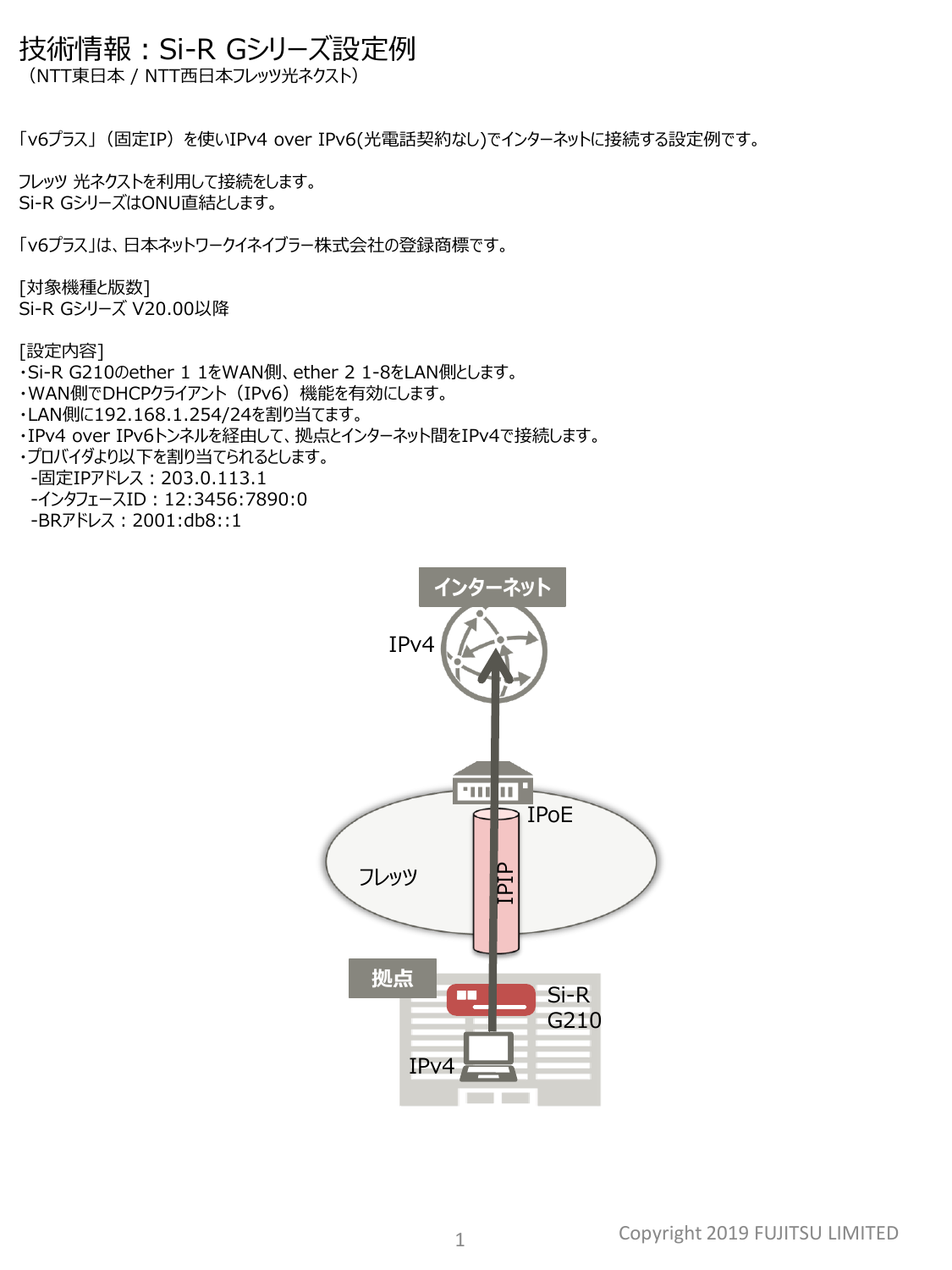## [設定例] ・useridにはv6プラスで使用する認証IDを設定してください。 ・userpassにはv6プラスで使用する認証Passwordを設定してください。

Si-R G210設定例

ether 1 1 vlan untag 1 ether 1 2 use off ether 2 1-8 vlan untag 2 lan 0 ip address 192.168.1.254/24 3 lan 0 vlan 2 lan 1 ipv6 use on lan 1 ipv6 ifid 12:3456:7890:0 lan 1 ipv6 address 0 auto lan 1 ipv6 ra mode recv lan 1 ipv6 ra recv prefix-mode routers lan 1 ipv6 dhcp service client lan 1 ipv6 dhcp client option na off lan 1 vlan 1 remote 0 name internet remote 0 ap 0 datalink type ip remote 0 ap 0 tunnel local ra@lan1 remote 0 ap 0 tunnel remote 2001:db8::1 remote 0 ap 0 tunnel mtu 1500 remote 0 ap 0 v6plus mode enable remote 0 ap 0 v6plus auth userid userpass remote 0 ip route 0 default 1 1 remote 0 ip nat mode multi 203.0.113.1 1 5m remote 0 ip msschange 1420 syslog facility 23 time auto server 0.0.0.0 dhcp time zone 0900 proxydns domain 0 any \* any dhcp lan1 consoleinfo autologout 8h telnetinfo autologout 5m terminal charset SJIS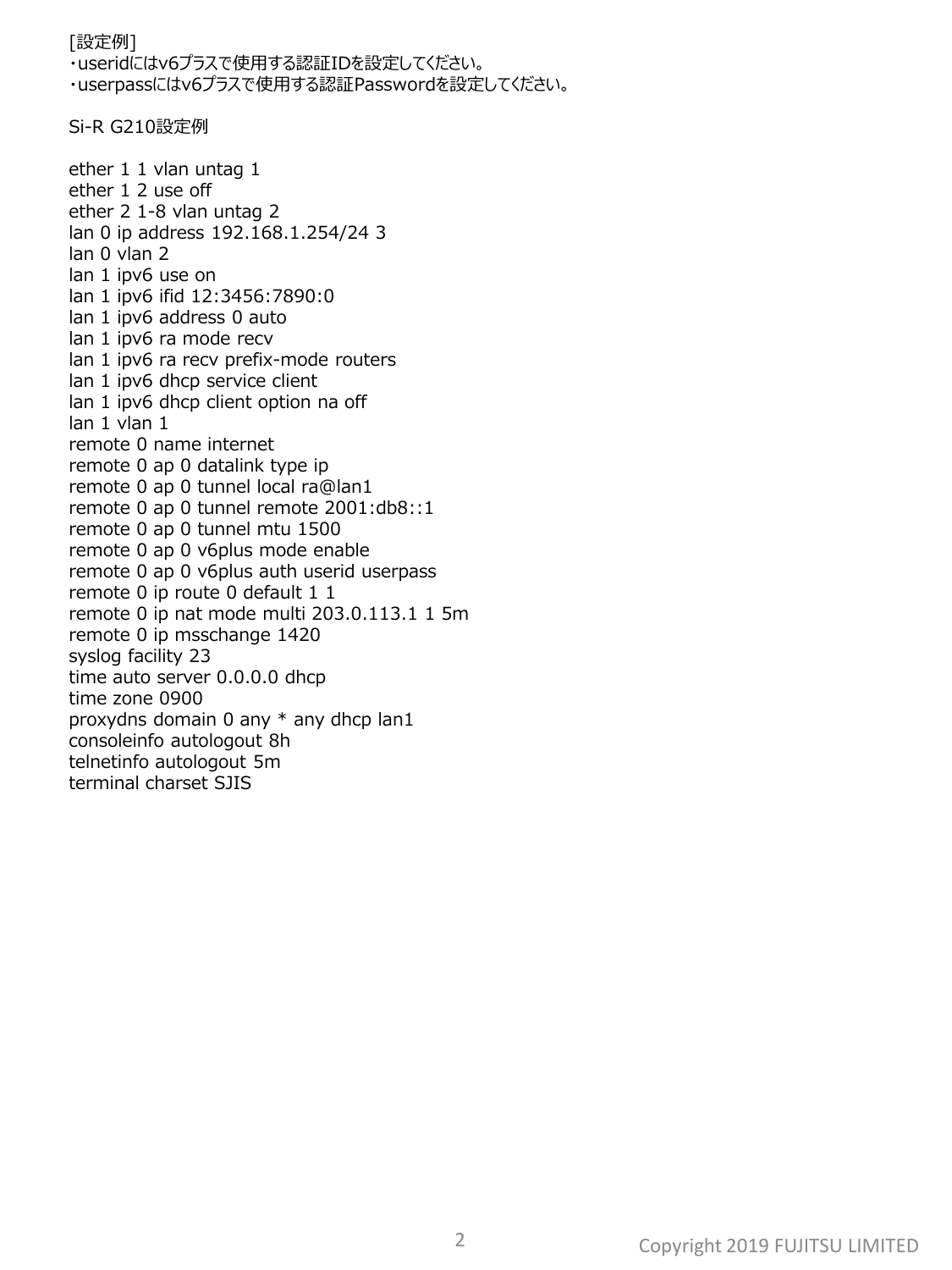解説 Si-R\_G210設定解説

ether 1 1 vlan untag 1 #ether1 1ポートをTag なしVLAN1に設定します。

ether 1 2 use off #ether1 2ポートを未使用に設定します。

ether 2 1-8 vlan untag 2 #ether2 1-8ポートをTag なしVLAN2に設定します。

lan 0 ip address 192.168.1.254/24 3 #LAN側IPアドレスを設定します。 #・192.168.1.254/24 : LAN側のIPアドレス/マスクです。 #・3:ブロードキャストアドレスのタイプ。通常は3で構いません。

lan 0 vlan 2 #VLAN ID とlan 定義番号の関連付けを行います。

lan 1 ipv6 use on #LAN側でIPv6機能を有効にします。

lan 1 ipv6 ifid 12:3456:7890:0 #インタフェースIDを設定します。

lan 1 ipv6 address 0 auto #RAで受信したプレフィックスを使用して自動的にアドレスを設定する。

lan 1 ipv6 ra mode recv #RA メッセージの受信機能を有効にします。

lan 1 ipv6 ra recv prefix-mode routers #RA変更時に即時反映させます。

lan 1 ipv6 dhcp service client #WAN側インターフェースに対して、IPv6 DHCPクライアント機能を有効にします。

lan 1 ipv6 dhcp client option na off #IPv6 DHCP クライアントのIPv6 アドレス要求を無効にします。

lan 1 vlan 1 #VLAN ID とlan 定義番号の関連付けを行います。